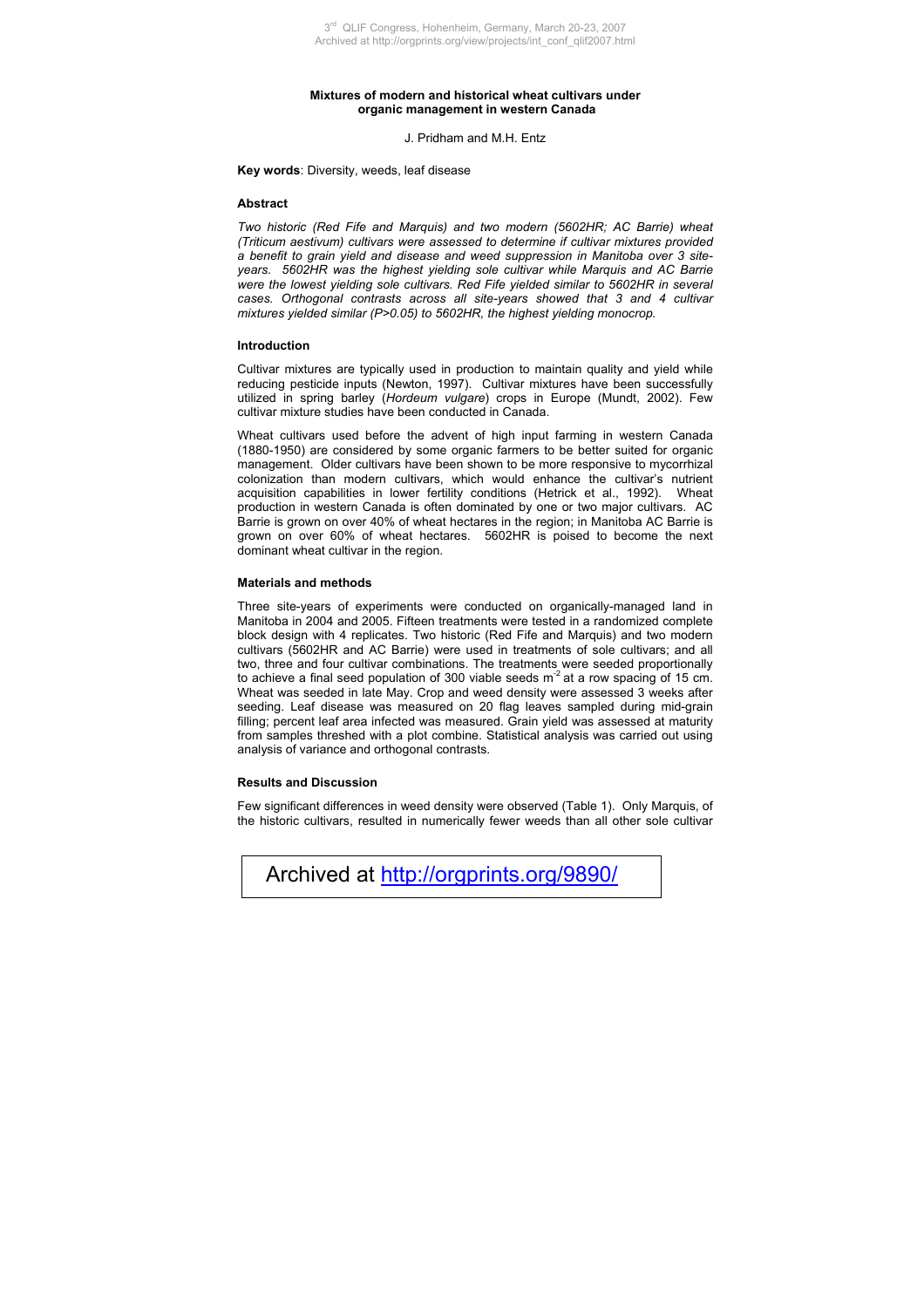treatments. 5602HR, the most recently developed cultivar, had higher weed densities at Carman in 2005 than both historic cultivars; a similar trend was observed at the other two sites.

The major diseases were leaf rust (*Pucinnia tritici*), Septoria leaf botch (*Septoria tritici*) and tan spot (*Pyrenphora tritici-repens*). Surprisingly, Red Fife was the cultivar which consistently had the lowest leaf disease level (Table 1). One explanation for this observation is Red Fife's slower phonological development (7 days later), which may have allowed it to avoid disease. A full disease assessment in 2005 revealed that the lowest levels of disease tended to occur in mixtures that contained Red Fife, even when it was grown in mixtures with cultivars that in monoculture had a high disease level (e.g., Marquis and AC Barrie).

Few treatment differences for grain yield were observed in this study. At Carman in 2005, 5602HR has significantly higher yield than the majority of treatments (Table 2). It was interesting to note that 5602HR produced the highest grain yield at Carman in 2005, despite having the most weeds (Table 1) and the highest weed biomass (data not shown). While the modern cultivar 5602HR had a higher grain yield than Red Fife and Marquis at Carman in 2005, mixtures containing Red Fife and Marquis without 5602HR were comparable in grain yield to 5602HR (Table 2). Therefore, mixtures did display some yield compensation.

When combined across site-years, 5602HR yield significantly more than Marquis, AC Barrie and the Marquis-5602HR mixture. As Marquis and AC Barrie appeared to be the most affected by disease in all site-years (Table 1), it follows that their grain yield would be reduced compared to other treatments.

Orthogonal contrasts were used to compare the grain yield of the highest yielding cultivar, 5602HR, to mixtures with increasing levels of cultivar diversity. When combined across site-years, 5602HR significantly outyielded all two mixture treatments (Table 2). However, as the number of cultivars within the mixtures was increased, the yield gap between 5602HR and the mixtures decreased. In fact, the probability level of the contrast increased with each additional cultivar in the mixture; three and four cultivar mixtures yielded the same (p>0.05) as the 5602HR monocrop (Table 2).

# **Conclusion**

This preliminary study showed that cultivar mixtures provided some advantages over wheat sole cultivars.. While cultivar mixtures did not provide consistent overyielding to sole cultivars, in two of three site-years, cultivar mixtures had the highest yield. Also, in the one case where 5602HR had the highest yield among sole cultivar crops, some mixtures were comparable in yield. Some of the advantage from mixtures in this study may have resulted from lower leaf disease offered by Red Fife.

5602HR, the most recently developed spring wheat cultivar in western Canada yielded well under organic management, despite high levels of weed infestation. However, long-term production of such "weedy" cultivars may allow weed populations to build up, causing future problems.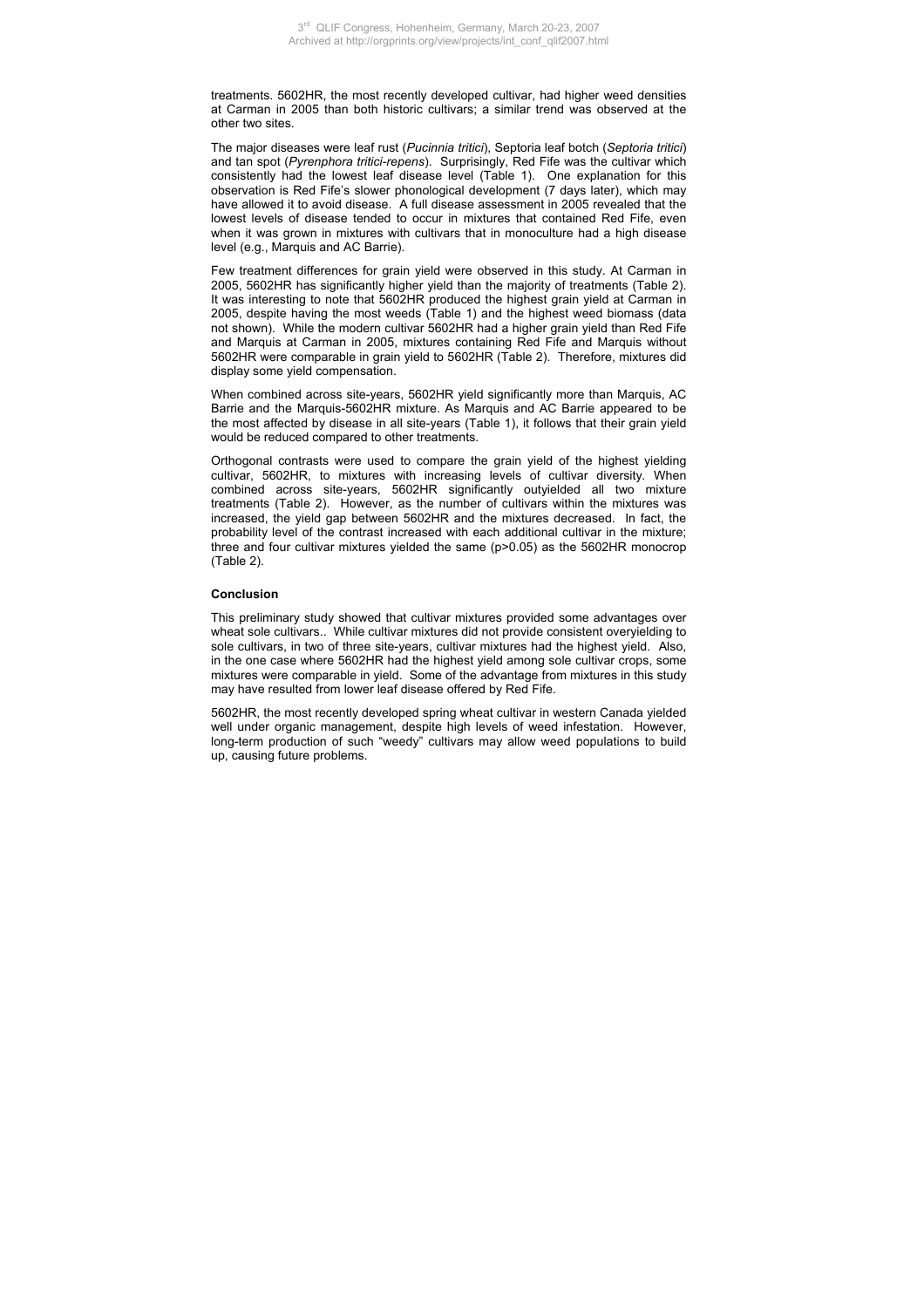**Tab. 1: The effect of wheat cultivars and wheat cultivar mixtures on weed population density and flag leaf disease severity (percent leaf area covered; %LAC) in field experiments conducted over three site-years in Manitoba. Numbers in columns followed by different letters are significantly different at P<0.05.** 

|                                              |                     | Clearwater 2004      |                     | Carman 2004              | Carman 2005         |                             |
|----------------------------------------------|---------------------|----------------------|---------------------|--------------------------|---------------------|-----------------------------|
|                                              | Weeds<br>$(m^{-2})$ | <b>Disease</b><br>(% | Weeds<br>$(m^{-2})$ | <b>Disease</b><br>(%A,C) | Weeds<br>$(m^{-2})$ | <b>Disease</b><br>$(\%LAC)$ |
| <b>Red Fife</b>                              | 2262                | 89 b                 | 2331 ab             | 22 <sub>b</sub>          | 1696b               | 79 de                       |
| <b>Red Fife-Marquis</b>                      | 2212                | ۰                    | 2298 ab             | ٠                        | 1711b               | 83 cde                      |
| Red Fife-5602HR                              | 2094                | ٠                    | 2320 ab             | $\overline{a}$           | 1554b               | 73e                         |
| <b>Red Fife-AC Barrie</b>                    | 2532                | ä,                   | 2216 ab             | ٠                        | 1873ab              | 72e                         |
| Red Fife-Marquis-5602HR                      | 2133                | ٠                    | 2448 ab             |                          | 1529b               | 80de                        |
| <b>Red Fife-Marquis-AC Barrie</b>            | 2141                | ۰                    | 2215 ab             | ٠                        | 1873ab              | 82cde                       |
| Red Fife-AC Barrie-5602HR                    | 2526                | ä,                   | 2238 ab             | ٠                        | 1847b               | 73e                         |
| <b>Red Fife-Marquis-</b><br>AC Barrie-5602HR | 2277                | L,                   | 2582 a              |                          | 1446b               | 91bcd                       |
| <b>Marquis</b>                               | 2099                | 100a                 | 1958 ab             | 89 a                     | 1345b               | 99a                         |
| Marquis-5602HR                               | 2242                | $\overline{a}$       | 2010 ab             | ٠                        | 1532b               | 98a                         |
| <b>Marquis-AC Barrie</b>                     | 2229                | ÷,                   | 2200 ab             | ٠                        | 1539b               | 94abc                       |
| Marquis-5602HR-AC Barrie                     | 2365                | ÷,                   | 2237 ab             | ÷.                       | 1900ab              | 97ab                        |
| 5602HR                                       | 2311                | 98 a                 | 2418 ab             | 61 a                     | 2478a               | 93abc                       |
| 5602HR-AC Barrie                             | 2496                | $\overline{a}$       | 1840 b              |                          | 1786b               | 98ab                        |
| <b>AC Barrie</b>                             | 2440                | 99a                  | 2121 ab             | 89 a                     | 1640b               | 97ab                        |

**Tab. 2: The effect of wheat cultivars and wheat cultivar mixtures on wheat grain yield (kg/ha) in field experiments conducted over three site-years in Manitoba, and contrasts comparing 5602HR with 2, 3 and 4 cultivar (cvs.) mixtures. Numbers in columns followed by different letters are significantly different at P<0.05.**

|                                   | Clearwater<br>2004 | Carman 2004 | Carman 2005 | Combined (3<br>site-years) |
|-----------------------------------|--------------------|-------------|-------------|----------------------------|
| <b>Red Fife</b>                   | 2474               | 2368 ab     | 1695 b      | 2179 ab                    |
| <b>Red Fife-Marquis</b>           | 2419               | 2334 ab     | 1711 h      | 2155 ab                    |
| Red Fife-5602HR                   | 2290               | 2356 ab     | 1553 b      | 2066 ab                    |
| <b>Red Fife-AC Barrie</b>         | 2769               | 2251 ab     | 1872 ab     | 2297 ab                    |
| Red Fife-Marquis-5602HR           | 2332               | 2487 ab     | 1528 b      | 2166 ab                    |
| <b>Red Fife-Marquis-AC Barrie</b> | 2341               | $2250$ ab   | 1872 ab     | 2154 ab                    |
| Red Fife-AC Barrie-5602HR         | 2762               | 2273 ab     | 1846 b      | 2294 ab                    |